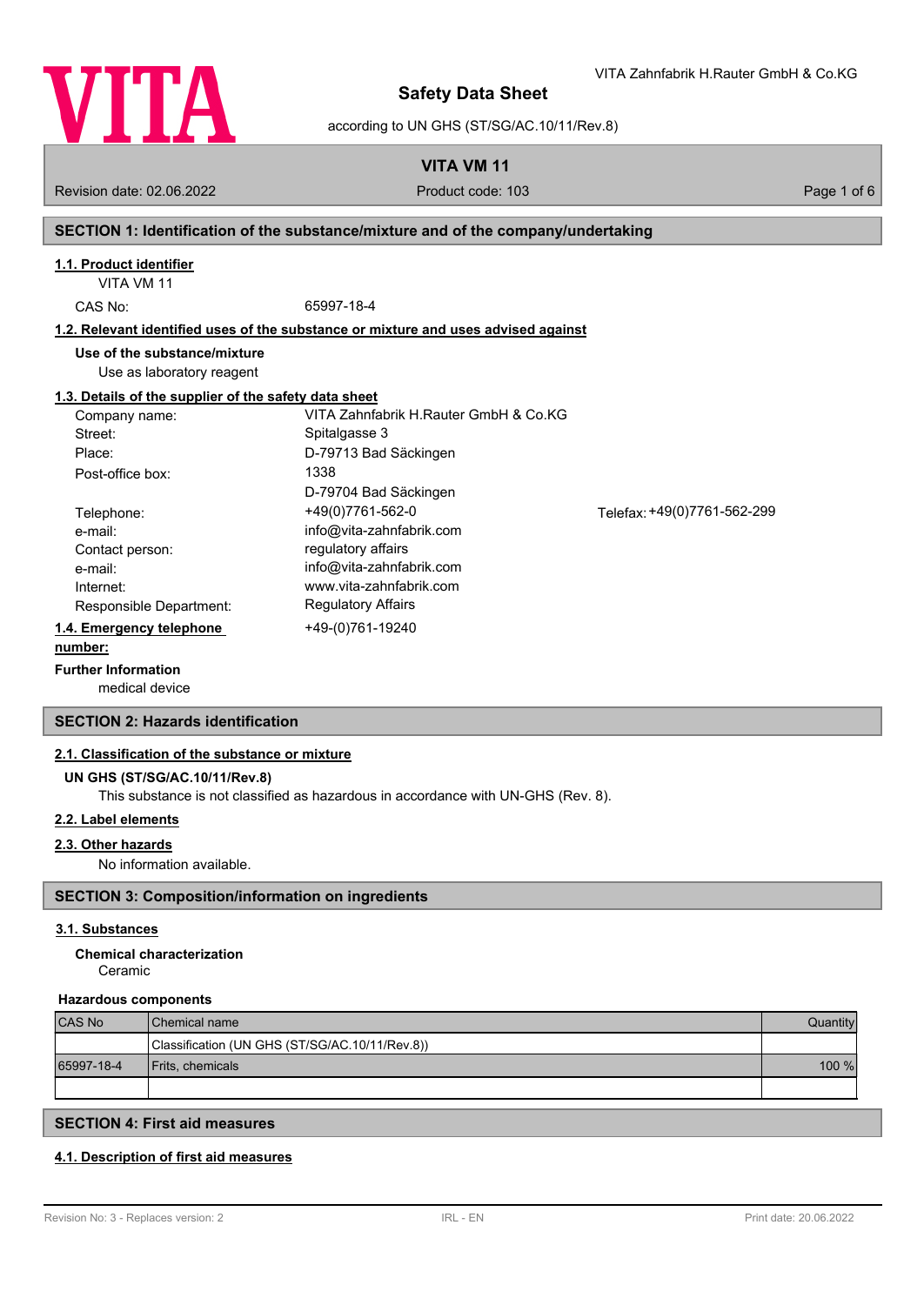

according to UN GHS (ST/SG/AC.10/11/Rev.8)

### **VITA VM 11**

Revision date: 02.06.2022 Product code: 103 Page 2 of 6

## **After inhalation**

Provide fresh air.

# **After contact with skin**

Wash with plenty of water. Take off contaminated clothing and wash it before reuse.

### **After contact with eyes**

Rinse immediately carefully and thoroughly with eye-bath or water.

#### **After ingestion**

Rinse mouth immediately and drink plenty of water.

#### **4.2. Most important symptoms and effects, both acute and delayed** No information available.

### **4.3. Indication of any immediate medical attention and special treatment needed**

Treat symptomatically.

### **SECTION 5: Firefighting measures**

### **5.1. Extinguishing media**

### **Suitable extinguishing media**

Co-ordinate fire-fighting measures to the fire surroundings.

### **5.2. Special hazards arising from the substance or mixture**

Non-flammable.

### **5.3. Advice for firefighters**

In case of fire: Wear self-contained breathing apparatus.

### **Additional information**

Collect contaminated fire extinguishing water separately. Do not allow entering drains or surface water.

#### **SECTION 6: Accidental release measures**

### **6.1. Personal precautions, protective equipment and emergency procedures**

#### **General advice**

Avoid dust formation. Do not breathe dust.

### **6.2. Environmental precautions**

Do not allow to enter into surface water or drains.

### **6.3. Methods and material for containment and cleaning up**

### **Other information**

Take up mechanically. Treat the recovered material as prescribed in the section on waste disposal.

### **6.4. Reference to other sections**

Safe handling: see section 7 Personal protection equipment: see section 8 Disposal: see section 13

### **SECTION 7: Handling and storage**

### **7.1. Precautions for safe handling**

#### **Advice on safe handling**

No special measures are necessary.

### **Advice on protection against fire and explosion**

No special fire protection measures are necessary.

#### **Advice on general occupational hygiene**

Take off contaminated clothing. Wash hands before breaks and after work. When using do not eat, drink, smoke,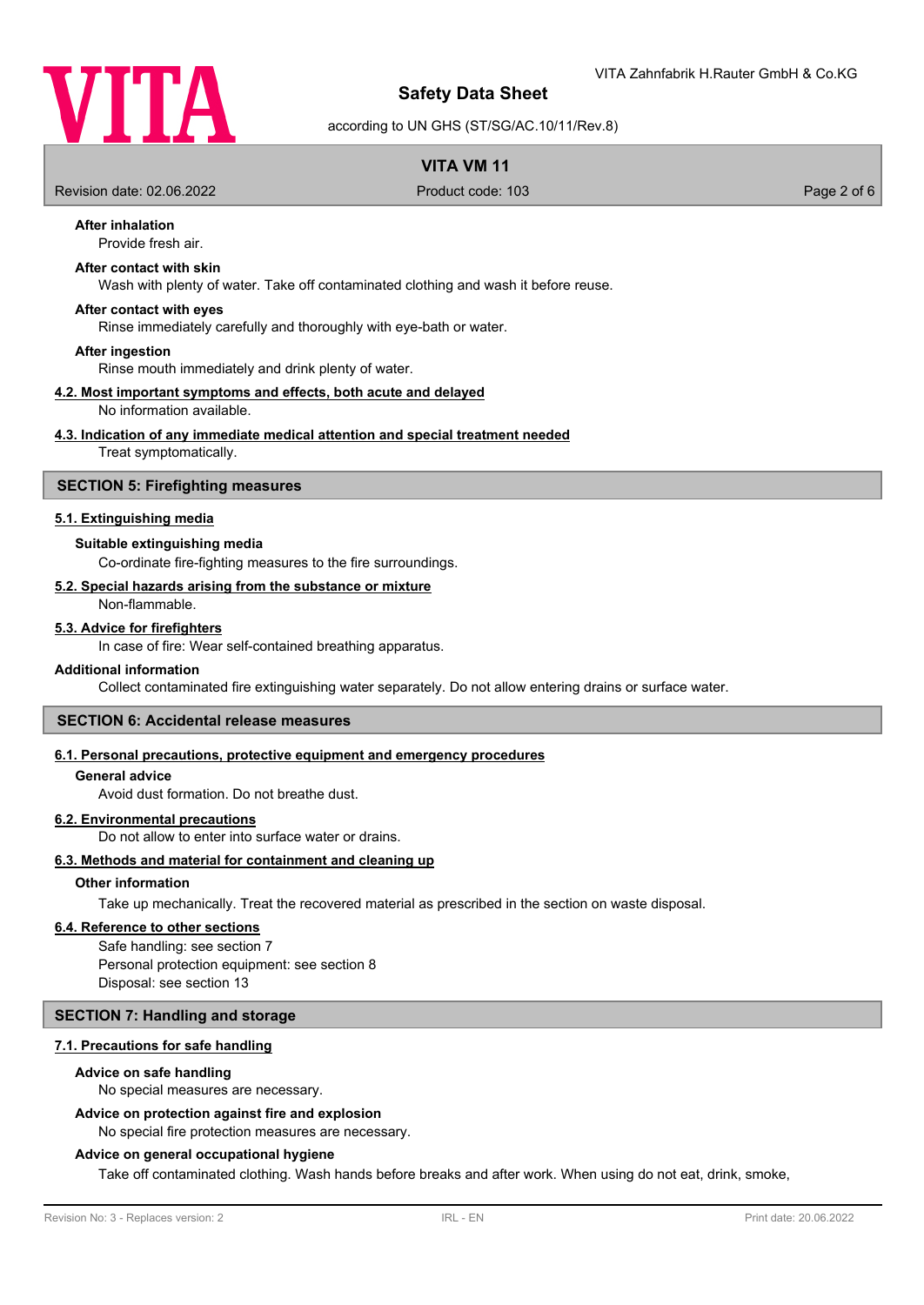

according to UN GHS (ST/SG/AC.10/11/Rev.8)

### **VITA VM 11**

Revision date: 02.06.2022 Product code: 103 Page 3 of 6

sniff.

### **7.2. Conditions for safe storage, including any incompatibilities**

**Requirements for storage rooms and vessels**

Keep container tightly closed.

### **Hints on joint storage**

No special measures are necessary.

### **SECTION 8: Exposure controls/personal protection**

### **8.1. Control parameters**

### **8.2. Exposure controls**

### **Individual protection measures, such as personal protective equipment**

### **Eye/face protection**

Wear eye/face protection.

### **Hand protection**

When handling with chemical substances, protective gloves must be worn with the CE-label including the four control digits. The quality of the protective gloves resistant to chemicals must be chosen as a function of the specific working place concentration and quantity of hazardous substances. For special purposes, it is recommended to check the resistance to chemicals of the protective gloves mentioned above together with the supplier of these gloves. NBR (Nitrile rubber) Recommended glove articles KCL Dermatril P

### **Skin protection**

Use of protective clothing.

### **Respiratory protection**

Provide adequate ventilation as well as local exhaustion at critical locations. Technical ventilation of workplace

### **SECTION 9: Physical and chemical properties**

# **9.1. Information on basic physical and chemical properties**

| n mnormanon on pasic prijoical and chemical properties        |                |                                  |
|---------------------------------------------------------------|----------------|----------------------------------|
| Physical state:<br>Colour:                                    | solid          |                                  |
| Odour:                                                        | characteristic |                                  |
| Changes in the physical state                                 |                |                                  |
| Melting point/freezing point:                                 |                | not determined                   |
| Boiling point or initial boiling point and<br>boiling range:  |                | not determined                   |
| Flash point:                                                  |                | not applicable                   |
| <b>Flammability</b><br>Solid/liquid:<br>Gas:                  |                | not determined<br>not applicable |
| <b>Explosive properties</b><br>The product is not: Explosive. |                |                                  |
| Lower explosion limits:                                       |                | not determined                   |
| Upper explosion limits:                                       |                | not determined                   |
| Self-ignition temperature                                     |                |                                  |
| Solid:<br>Gas:                                                |                | not determined<br>not applicable |
| Decomposition temperature:                                    |                | not determined                   |
| pH-Value:                                                     |                | not determined                   |
|                                                               |                |                                  |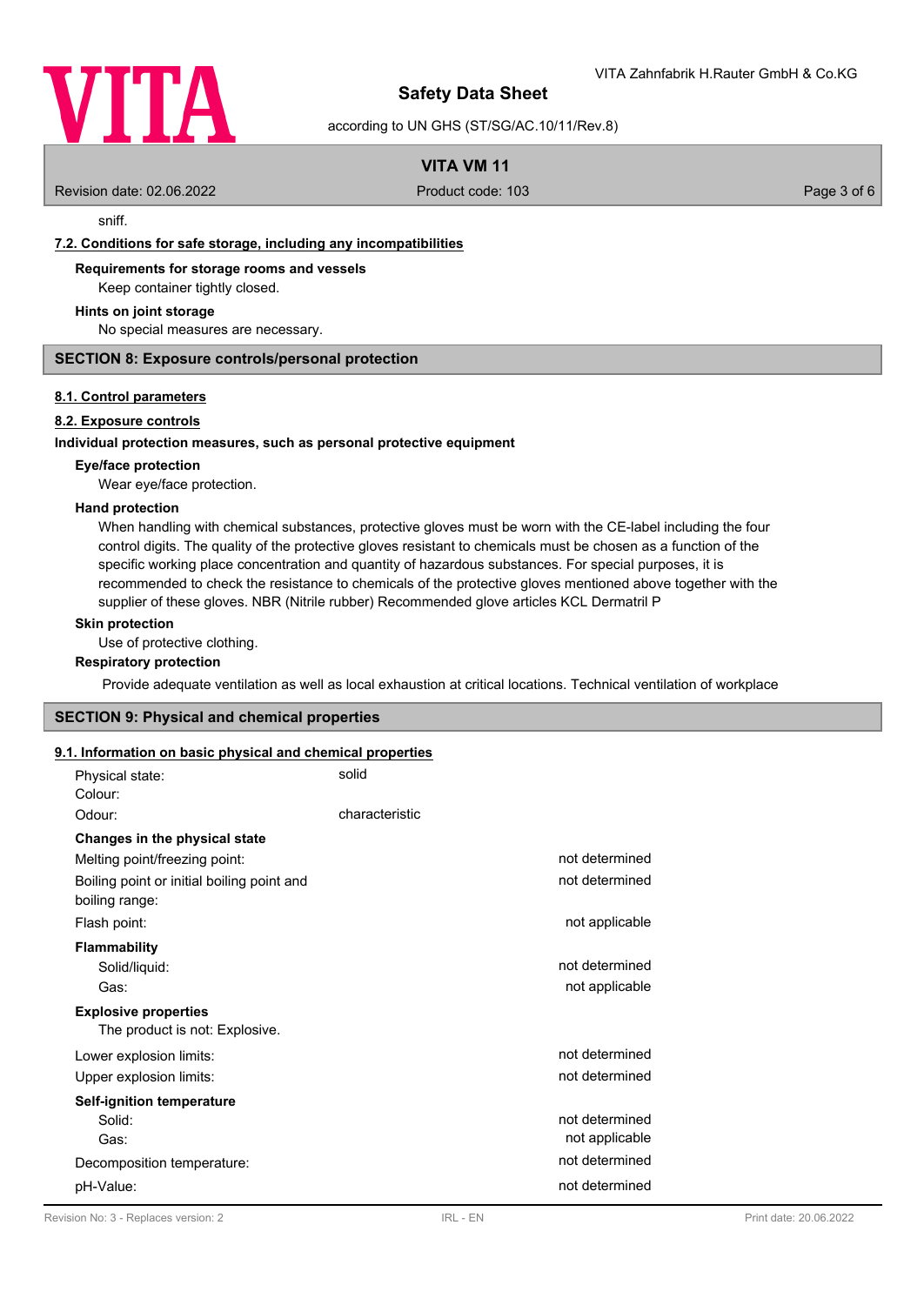

### according to UN GHS (ST/SG/AC.10/11/Rev.8)

| <b>VITA VM 11</b>                                                                            |                   |             |
|----------------------------------------------------------------------------------------------|-------------------|-------------|
| Revision date: 02.06.2022                                                                    | Product code: 103 | Page 4 of 6 |
| Water solubility:<br>Solubility in other solvents<br>not determined                          | <b>No</b>         |             |
| Partition coefficient n-octanol/water:                                                       | not determined    |             |
| Vapour pressure:<br>(at 50 $^{\circ}$ C)                                                     | <=1100 hPa        |             |
| Density:                                                                                     | 2,50000 $g/cm3$   |             |
| Relative vapour density:                                                                     | not determined    |             |
| 9.2. Other information                                                                       |                   |             |
| Information with regard to physical hazard classes<br>Oxidizing properties<br>Not oxidising. |                   |             |
| Other safety characteristics                                                                 |                   |             |
| Solid content:                                                                               | 0.0 %             |             |
| Evaporation rate:                                                                            | not determined    |             |

### **SECTION 10: Stability and reactivity**

### **10.1. Reactivity**

No hazardous reaction when handled and stored according to provisions.

### **10.2. Chemical stability**

The product is stable under storage at normal ambient temperatures.

### **10.3. Possibility of hazardous reactions**

No known hazardous reactions.

### **10.4. Conditions to avoid**

none

### **10.5. Incompatible materials**

No information available.

### **10.6. Hazardous decomposition products**

No known hazardous decomposition products.

### **SECTION 11: Toxicological information**

### **11.1. Information on hazard classes as defined in Regulation (EC) No 1272/2008**

#### **Acute toxicity**

Based on available data, the classification criteria are not met.

### **Irritation and corrosivity**

Based on available data, the classification criteria are not met.

### **Sensitising effects**

Based on available data, the classification criteria are not met.

### **Carcinogenic/mutagenic/toxic effects for reproduction**

Based on available data, the classification criteria are not met.

### **STOT-single exposure**

Based on available data, the classification criteria are not met.

### **STOT-repeated exposure**

Based on available data, the classification criteria are not met.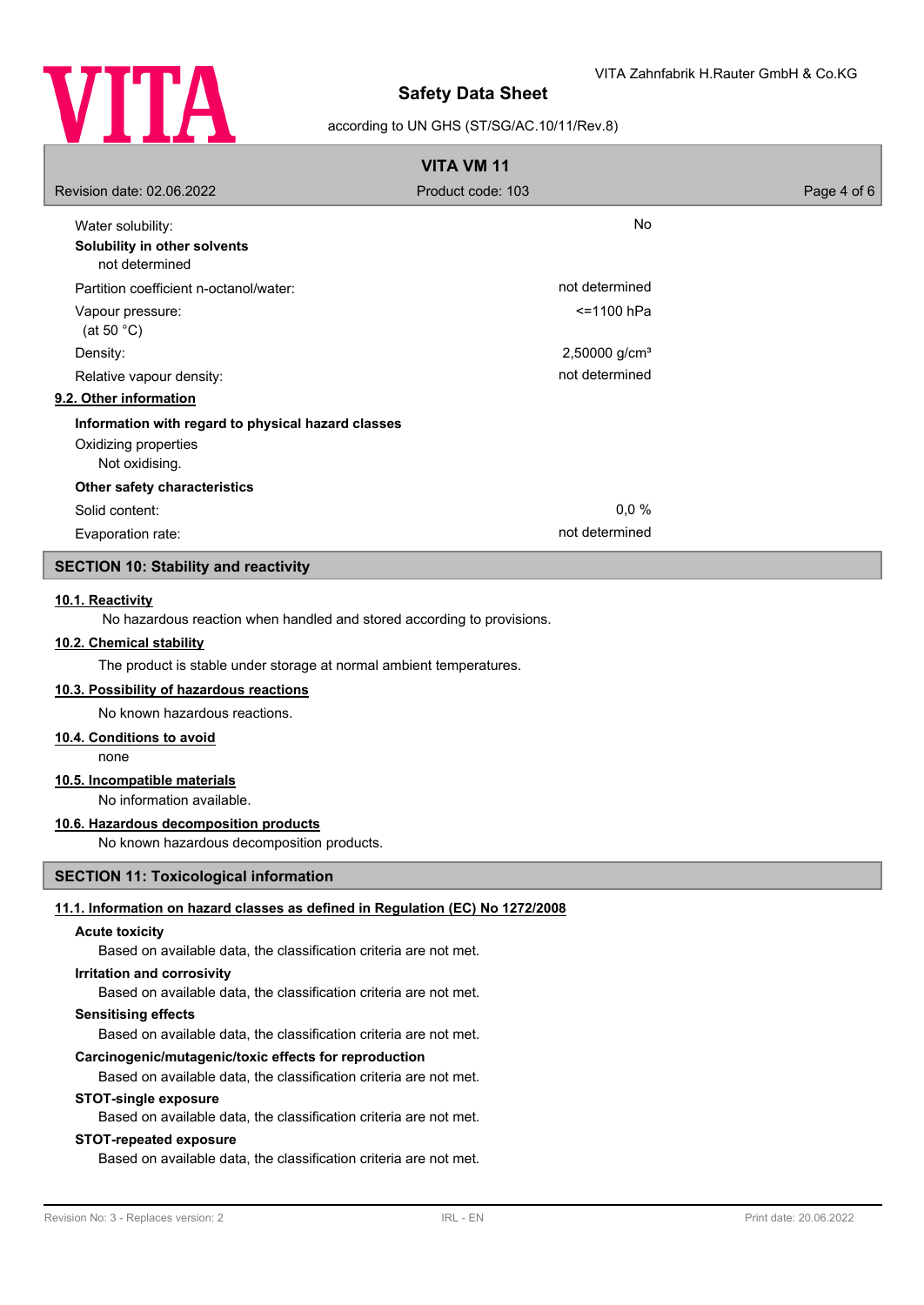

according to UN GHS (ST/SG/AC.10/11/Rev.8)

### **VITA VM 11**

Revision date: 02.06.2022 Product code: 103 Page 5 of 6

### **Aspiration hazard**

Based on available data, the classification criteria are not met.

### **Additional information on tests**

The substance is classified as not hazardous according to regulation (EC) No 1272/2008 [CLP].

### **SECTION 12: Ecological information**

### **12.1. Toxicity**

The product is not: Ecotoxic.

### **12.2. Persistence and degradability**

#### The product has not been tested.

### **12.3. Bioaccumulative potential**

The product has not been tested.

### **12.4. Mobility in soil**

The product has not been tested.

### **12.6. Endocrine disrupting properties**

This substance does not have endocrine disrupting properties with respect to non-target organisms.

### **12.7. Other adverse effects**

No information available.

### **Further information**

Avoid release to the environment.

### **SECTION 13: Disposal considerations**

### **13.1. Waste treatment methods**

### **Disposal recommendations**

Do not allow to enter into surface water or drains. Dispose of waste according to applicable legislation. Waste codes/waste designations according to EWC/AVV

### **Contaminated packaging**

Wash with plenty of water. Completely emptied packages can be recycled. Waste codes/waste designations according to EWC/AVV

### **SECTION 14: Transport information**

#### **Marine transport (IMDG)**

| 14.1. UN number or ID number:                                 | No dangerous good in sense of this transport regulation. |
|---------------------------------------------------------------|----------------------------------------------------------|
| 14.2. UN proper shipping name:                                | No dangerous good in sense of this transport regulation. |
| 14.3. Transport hazard class(es):                             | No dangerous good in sense of this transport regulation. |
| 14.4. Packing group:                                          | No dangerous good in sense of this transport regulation. |
| Air transport (ICAO-TI/IATA-DGR)                              |                                                          |
| 14.1. UN number or ID number:                                 | No dangerous good in sense of this transport regulation. |
| 14.2. UN proper shipping name:                                | No dangerous good in sense of this transport regulation. |
| 14.3. Transport hazard class(es):                             | No dangerous good in sense of this transport regulation. |
| 14.4. Packing group:                                          | No dangerous good in sense of this transport regulation. |
| 14.5. Environmental hazards                                   |                                                          |
| ENVIRONMENTALLY HAZARDOUS:                                    | No                                                       |
| 14.6. Special precautions for user                            |                                                          |
| No information available.                                     |                                                          |
| 14.7. Maritime transport in bulk according to IMO instruments |                                                          |
| not applicable                                                |                                                          |